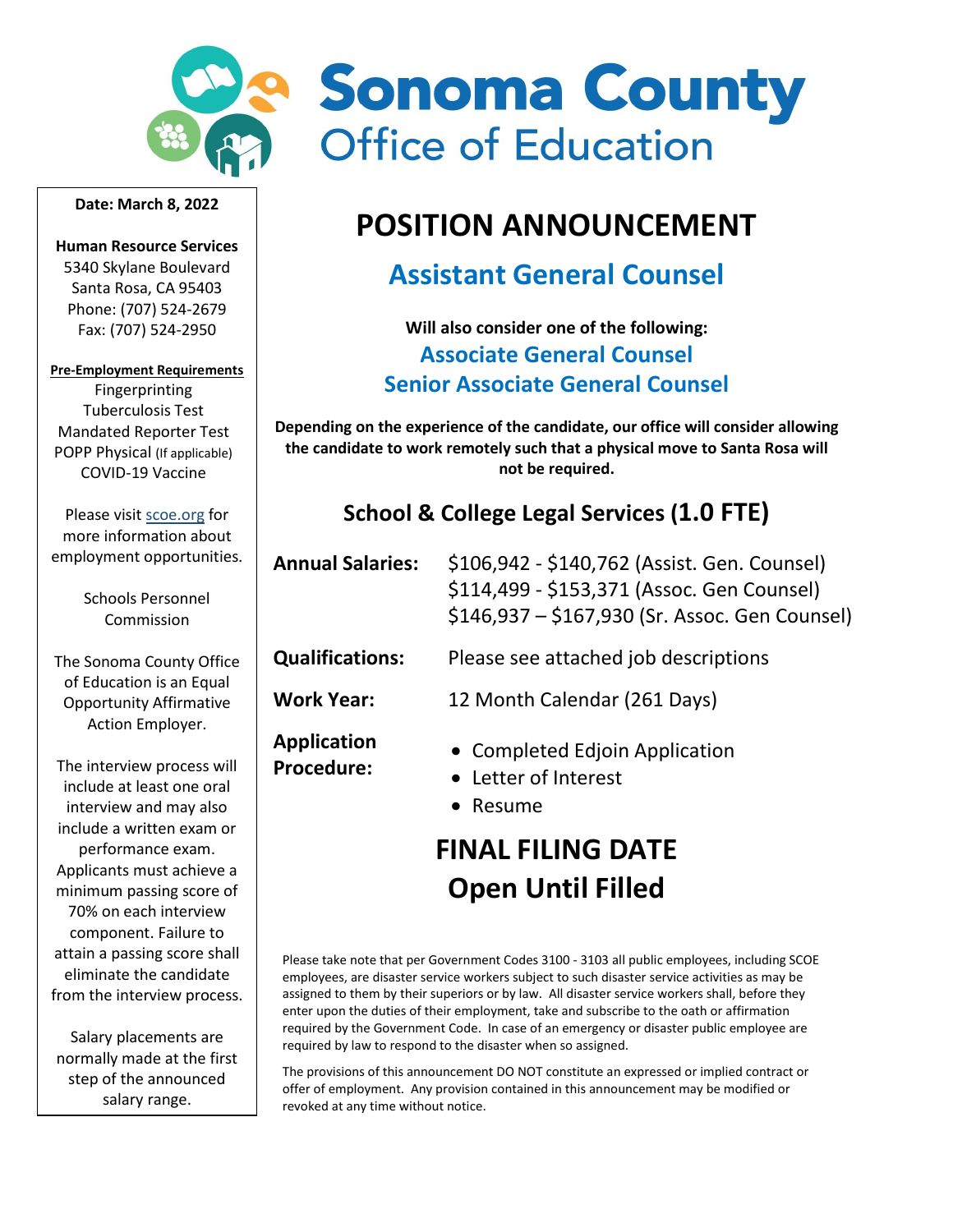#### Sonoma County Superintendent of Schools Attorney Salary Schedule\* **Fiscal Year 2021-2022** Effective July 1, 2021/Clarified and Affirmed September 10, 2021 \*This is a productivity-based billable hour salary schedule and constitutes a 1.0 Full Time Equivalent position

| <b>RANGE</b> | LEVEL OF RESPONSIBILITY          | <b>STEP</b><br>ANNUAL | STEP 2<br>ANNUAL | STEP <sub>3</sub><br><b>ANNUAL</b> | STEP 4<br>ANNUAL | STEP <sub>5</sub><br><b>ANNUAL</b> | <b>STEP 6</b><br><b>ANNUAL</b> | <b>STEP</b><br><b>ANNUAL</b> | STEP 8<br><b>ANNUAL</b> | STEP <sub>9</sub><br><b>ANNUAL</b> | STEP 10<br><b>ANNUAL</b> | <b>RANGE'</b> |
|--------------|----------------------------------|-----------------------|------------------|------------------------------------|------------------|------------------------------------|--------------------------------|------------------------------|-------------------------|------------------------------------|--------------------------|---------------|
|              | Labor Relations Coordinator I    | 87.257.00             | 94,639.00        | 102,022.00                         | 114,462.00       | 126,902.00                         | 139,341.00                     |                              |                         |                                    |                          |               |
|              | <b>Schools Legal Counsel</b>     | 94,845,00             | 103,006.00       | 115,445.00                         | 127,886,00       | 140,326,00                         | 152.767.00                     |                              |                         |                                    |                          |               |
|              | <b>Assistant General Counsel</b> | 106,942.00            | 115,881.00       | 128,322,00                         | 140.762.00       | 153,202.00                         | 165,642.00                     | 178,082.00                   | 190,522.00              |                                    |                          |               |
|              | Labor Relations Coordinator II   | 14.499.00             | 124.217.00       | 133,935.00                         | 143,653,00       | 153,371.00                         | 165,811.00                     |                              |                         |                                    |                          |               |
|              | Associate Gen Counsel            | 14,499.00             | 124,217.00       | 133,935.00                         | 143,653,00       | 153,371,00                         | 165,811.00                     | 178,252.00                   | 190,692,00              | 203.132.00                         | 215,573.00               |               |
|              | Sr. Assoc General Counsel        | 146.937.00 i          | 157,433.00       | 167,930,00                         | 178,427.00       | 190,867,00                         | 203,308.00                     | 215,748.00                   | 228.188.00              | 240.629.00                         | 253,068,00               |               |

| <b>RANGE</b> | <b>Billable Hours**</b>           | <b>STEP</b> | STEP <sub>2</sub> | STEP <sub>3</sub> | STEP <sub>4</sub> | STEP <sub>5</sub> | STEP <sub>6</sub> | STEP. | STEP <sub>8</sub> | STEP! | STEP <sub>10</sub> | <b>RANGE</b> |
|--------------|-----------------------------------|-------------|-------------------|-------------------|-------------------|-------------------|-------------------|-------|-------------------|-------|--------------------|--------------|
|              | Required Annual Billable Hours ** | 1300        | 1400              | 1500              | 1600              | 1700              | 1800              |       |                   |       |                    |              |
|              | Required Annual Billable Hours ** | 1200        | 13001             | 1400              | 1500              | 1600              | 1700              |       |                   |       |                    |              |
|              | Required Annual Billable Hours ** | 1200        | 1300              | 1400              | 1500              | 1600              | 1700              | 1800  | 1900              |       |                    |              |
|              | Required Annual Billable Hours ** | 1300        | 1400              | 1500              | 1600              | 1700              | 1800              |       |                   |       |                    |              |
|              | Required Annual Billable Hours ** | 1100        | 1200              | 1300              | 1400              | 1500              | 1600              | 1700  | 1800              | 1900  | 2000               |              |
|              | Required Annual Billable Hours ** | 1300        | 1400              | 1500              | 1600              | 1700              | 1800              | 1900  | 2000              | 2100  | 22001              |              |

When an attorney is paid \$60 per hour for up to 99 excess billable hours in a given fiscal year, the payment will be retroactively distributed over 12 months of that same fiscal year. A legal Stipulation that the SCLS "Productivity-Based Billable Hour Pay Schedules" complies with applicable law was executed by PERS on October 27, 2006. CaIPERS correspondence dated September 16, 2020 under the subject heading of "Productivity-Based Billable Hour Pay Schedules" confirmed that excess billable hours are creditable compensation. Copies of the Stipulation and letter are available upon request.

\* \* Compensation for Billable Hours Above those Required for Step Placement (SCLS notes)

Attorneys shall be entitled to the following compensation for billable hours worked beyond the required hours for their step placement,

but shall not receive compensation for any billable hours worked beyond the maximum for their salary range:

1 to 99 excess billable hours shall be compensated at \$60.00 per hour.

If the excess hours are 100 or more, the individual will move to the next step. The remaining billable hours over 100 shall be compensated at \$60.00 per hour.

| SCHEDULE 204MMO         |      |
|-------------------------|------|
| ANNUAL                  |      |
| BASE HOURS PER DAY      |      |
| BASE AVG DAYS PER YEAR  | 261  |
| 3ASE AVG HOURS PER YEAR | 2088 |
| <b>MONTHS PAID</b>      |      |
|                         |      |

**PREPARED BY:** TUSCANO/JEANINE THIBEAU DATED.

 $\frac{16}{13}$ 2 A ALFANO

**REVIEWED BY JOHN LAUGHLIN** 

APPROVED BY:

**CARL CORBIN** APPROVED STEVEN D. HERRINGTON, County Sup erintendent

 $10 - 13 -$ 

**DATED**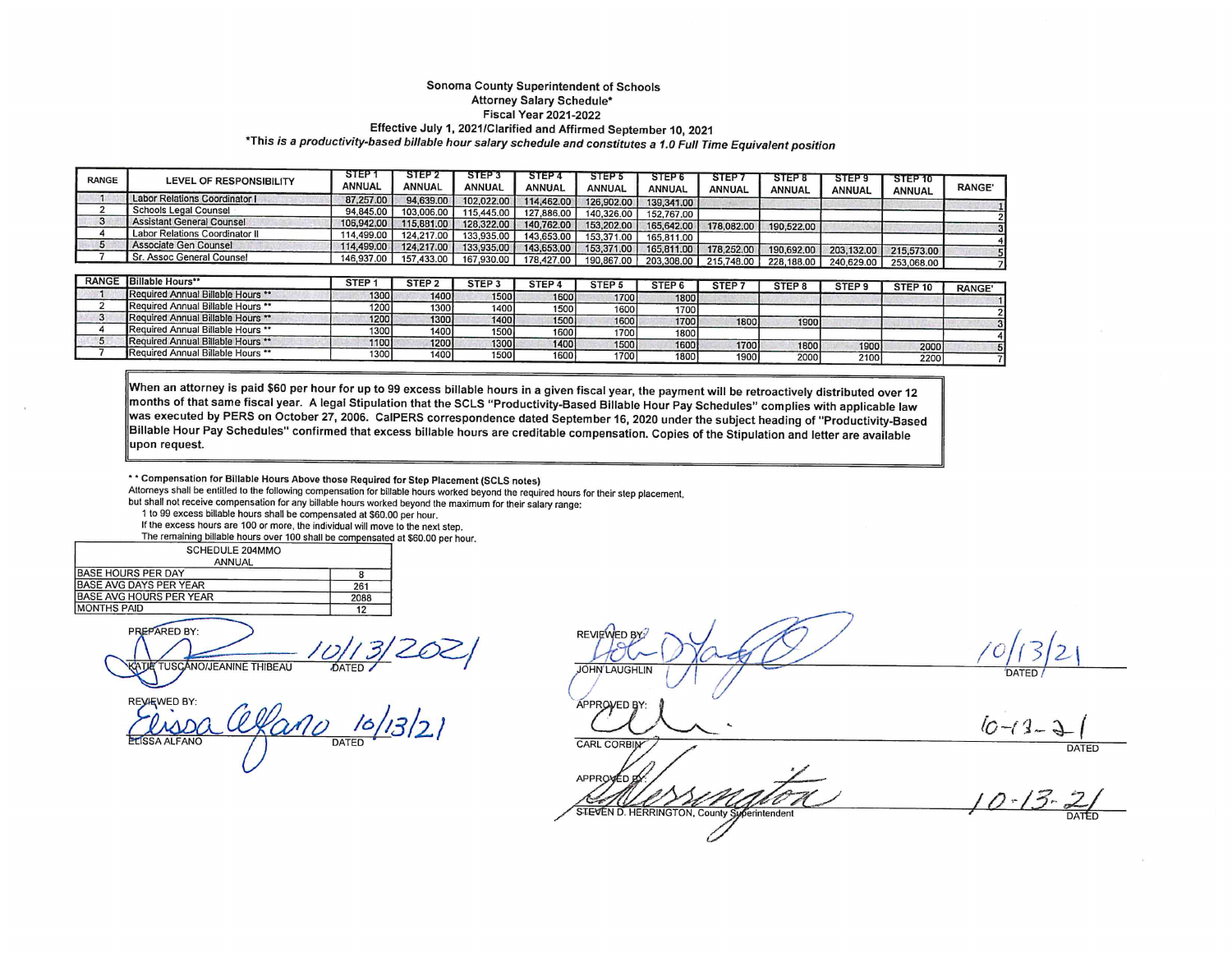## **Classified Management**

## **ASSISTANT GENERAL COUNSEL**

══════════════════════════════════════════════════════

## **Definition:**

Under administrative direction of the General Counsel, to represent public school clients in all legal matters and to perform related duties as assigned.

## **Distinguishing Characteristics:**

Employees in this classification routinely exercise independent judgment guided by law and occasionally exercise considerable independent judgment in providing legal services to the contracting school agencies.

## **Supervision Exercised and Received:**

The incumbent reports directly to the General Counsel and may supervise other classified staff.

## **Example of Duties and Responsibilities:**

*Duties and Responsibilities may include, but are not limited to, the following:*

- Assists the General Counsel and under his/her direction serve as legal counsel to contracting school districts.
- Advises the County Committee on School District Organization on its duties and procedures as provided for by the Education Code.
- Advises the Personnel Commission on legal aspects of items affecting the Merit System, including employment, tenure and dismissal of certificated and classified personnel.
- Gives direct legal advice to school districts that have contracted for such matters.
- Prepares and conducts litigation and represents contracting districts in collective bargaining with employee organizations.
- Performs related duties as assigned.

## **Employment Standards:**

### *Knowledge of:*

- Duties, powers, limitations and authority of public school entities.
- Principles of civil law and their application to governmental subdivisions.
- Legal principles, including civil constitutional and administrative law.
- Legal research methods, rules of evidence and conduct of court proceedings.
- Basic office methods, practices and procedures.
- Standard English usage, spelling, grammar and punctuation.
- Safe work practices.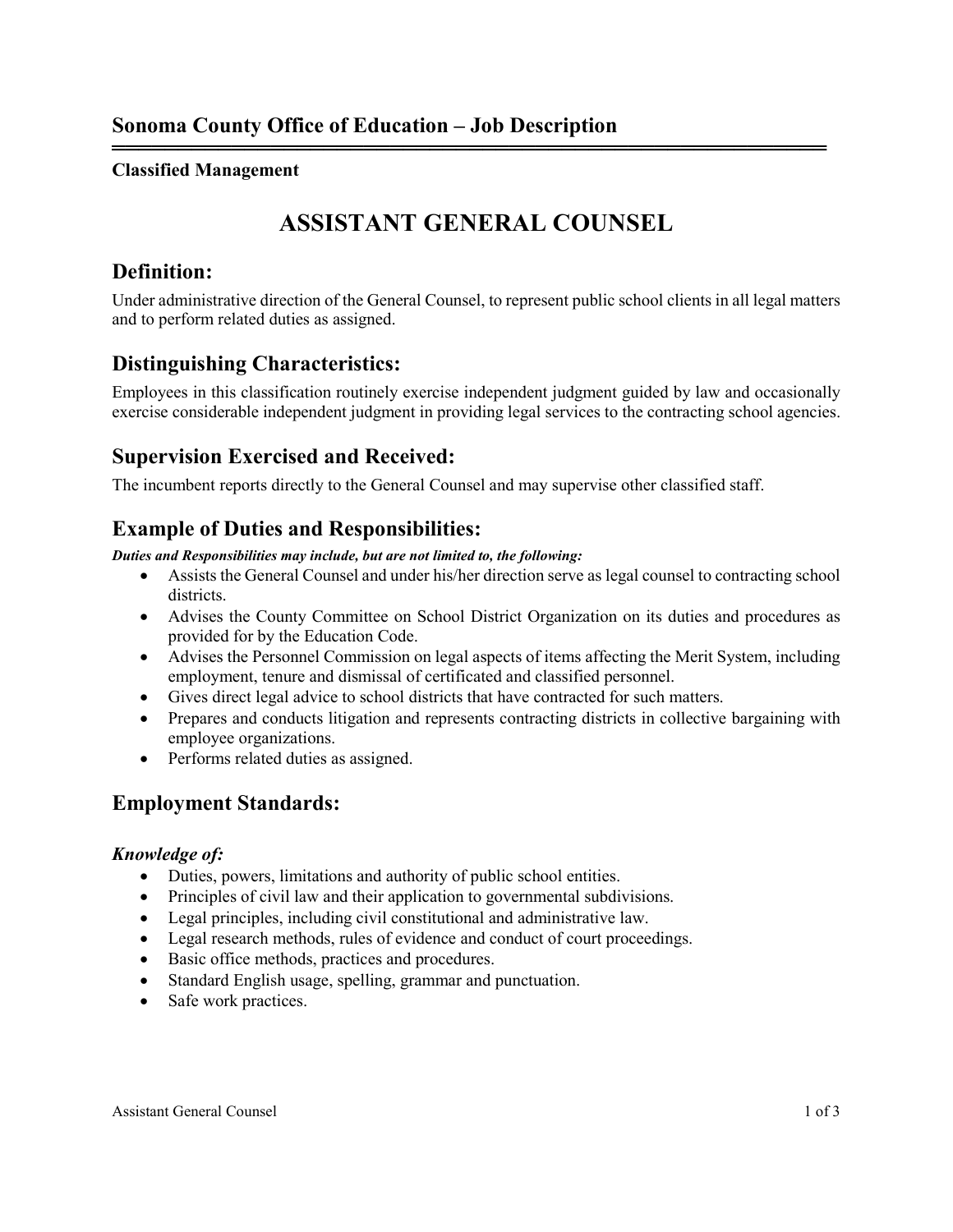### *Ability to:*

- Respond promptly to requests of all clients; provide needed information, assistance, training, materials and resources.
- Plan, organize and prioritize own work to meet deadlines and accomplish assigned tasks within established timelines including maintaining accurate records and files.
- Maintain an orderly work environment and perform tasks in prescribed and safe manner.
- Establish and maintain cooperative working relationships with those contacted during performance of job duties.
- Interpret, understand and apply information from labor contracts, merit rules, and federal, state and local laws and regulations.
- Must be able to write correspondence in a professional manner.
- Maintain confidential and sensitive information.
- Prioritize work in order to meet deadlines and maintain schedules.
- Work effectively as part of a team devoted to customer service.
- Maintain and improve professional skills and knowledge.
- Be flexible and receptive to change.
- Understand and apply principles, techniques and procedures required for effective job performance.
- Negotiate employee organization contracts.
- Draft contracts and legal instruments.
- Research and draft opinions and sample district policies.
- Analyze difficult and complex legal problems and apply legal principles and practices.
- Prepare, present and conduct cases of law, equity and appeals thereof effectively.
- Present statements of fact, law and argument clearly and logically in written and oral form.

## **Education and Experience:**

*Any combination of education and experience that would provide the knowledge and abilities is qualifying. A typical way to obtain the knowledge and abilities would be:*

### *Education:*

• Graduation from an accredited law school.

### *Experience:*

- Six (6) years of appropriate legal practice subsequent to membership in the State Bar.
- At least four (4) years of experience in California county/municipal or school law is desirable.

#### *Physical Abilities:*

*The physical abilities described here are representative of those that must be met by an employee to successfully perform the essential functions of this job.* 

- The position requires ordinary ambulatory ability to retrieve work materials, intermittent walking and standing.
- Requires visual acuity sufficient to recognize people, words and numbers.
- Requires hand-eye-arm and finger dexterity to use a personal computer keyboard, ten-key and other common office equipment.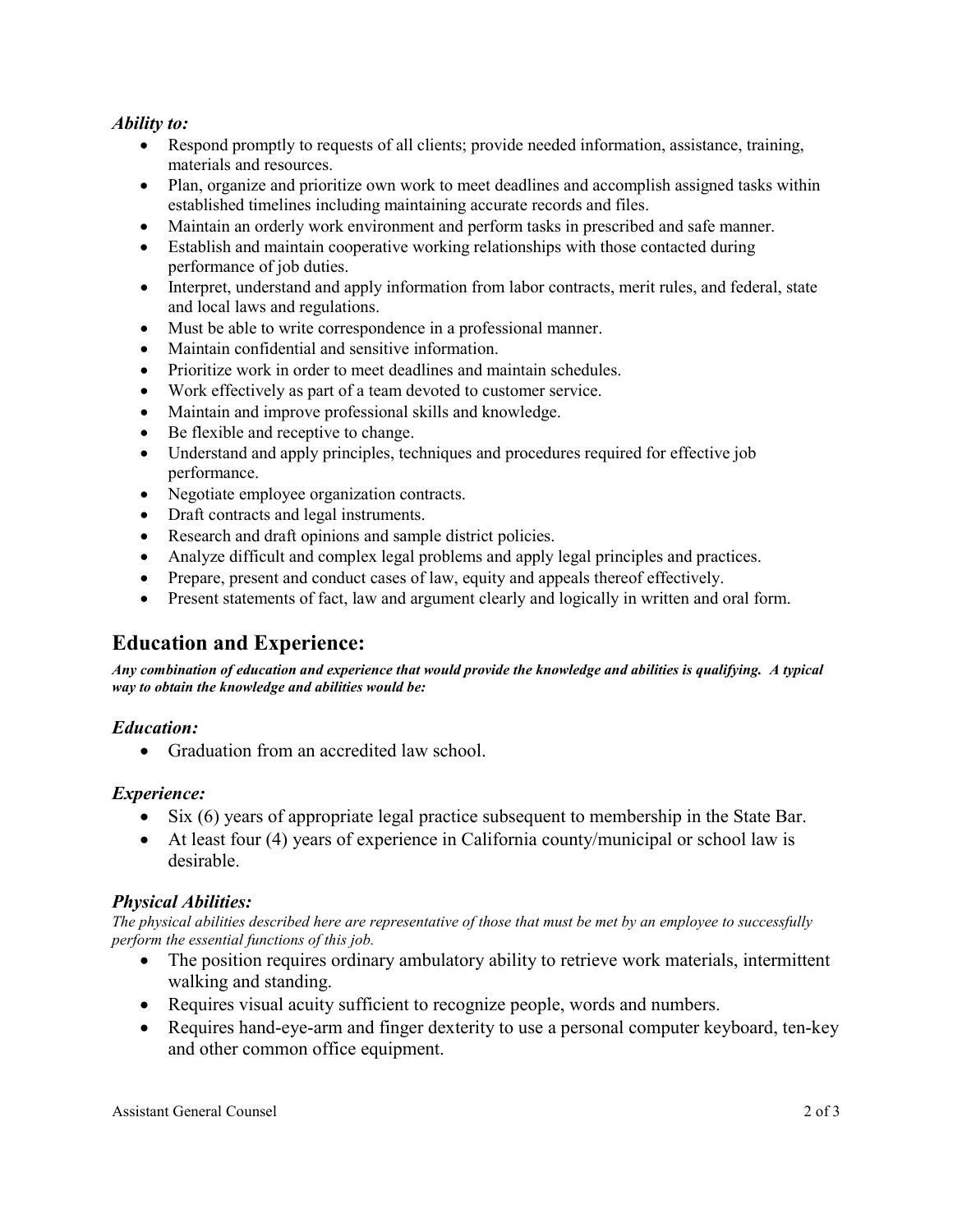- Requires speaking and hearing ability sufficient to hear over phone and carry on routine conversations.
- Some positions may require occasional lifting of thirty (30) pounds without assistance.

#### *Other Requirements:*

- Provide proof of active membership in the State Bar of California.
- Must be fingerprinted and satisfactory Department of Justice and Federal Bureau of Investigation records checks must be received by Sonoma County Office of Education, prior to employment.
- TB testing will be required upon employment.
- Must pass a pre-employment physical (if applicable).
- Visual acuity sufficient to read manuals, video display screens, and other related material and work at a computer screen frequently and throughout the day.
- May be required to obtain first aid and CPR certificates within the first 6-12 months of employment.
- May be required to drive with or without students; some positions may require a current California driver license, proof of insurance and possible participation in the DMV Pull Notice Program once employed.

#### *Other:*

- Revised: January 2005
- FLSA Status: Exempt
- Bargaining Unit: Unrepresented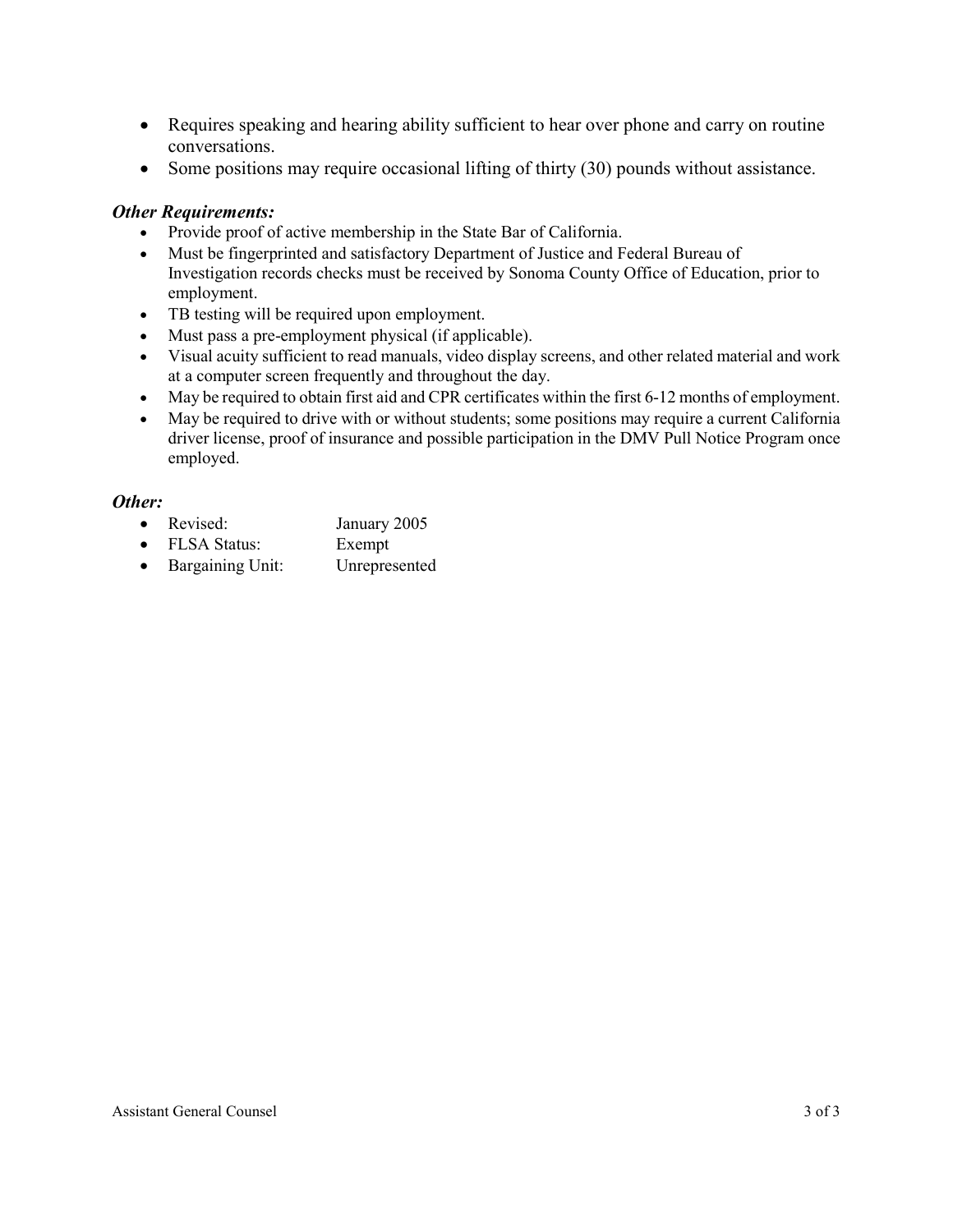## **Classified Management**

## **ASSOCIATE GENERAL COUNSEL**

══════════════════════════════════════════════════════

## **Definition:**

Under administrative direction of the General Counsel, to represent public school clients in all legal matters and to perform related duties as assigned.

## **Distinguishing Characteristics:**

Employees in this classification regularly exercise considerable independent judgment in providing legal services to the contracting school agencies. Employees in this classification may be assigned and stationed in a county other than Sonoma.

## **Supervision Exercised and Received:**

The incumbent reports directly to the General Counsel and may supervise other classified staff.

## **Example of Duties and Responsibilities:**

#### *Duties and Responsibilities may include, but are not limited to, the following:*

- Assists the General Counsel and under his/her direction serve as legal counsel to contracting school districts.
- Advises the County Committee on School District Organization on its duties and procedures as provided for by the Education Code.
- Advises the Personnel Commission on legal aspects of items affecting the Merit System, including employment, tenure and dismissal of certificated and classified personnel.
- Gives direct legal advice to school districts that have contracted for such matters.
- Prepares and conducts litigation and represents contracting districts in collective bargaining with employee organizations.
- Performs related duties as assigned.

## **Employment Standards:**

### *Knowledge of:*

- Duties, powers, limitations and authority of public school entities.
- Principles of civil law and their application to governmental subdivisions.
- Legal principles, including civil constitutional and administrative law.
- Legal research methods, rules of evidence and conduct of court proceedings.
- Basic office methods, practices and procedures.
- Standard English usage, spelling, grammar and punctuation.
- Safe work practices.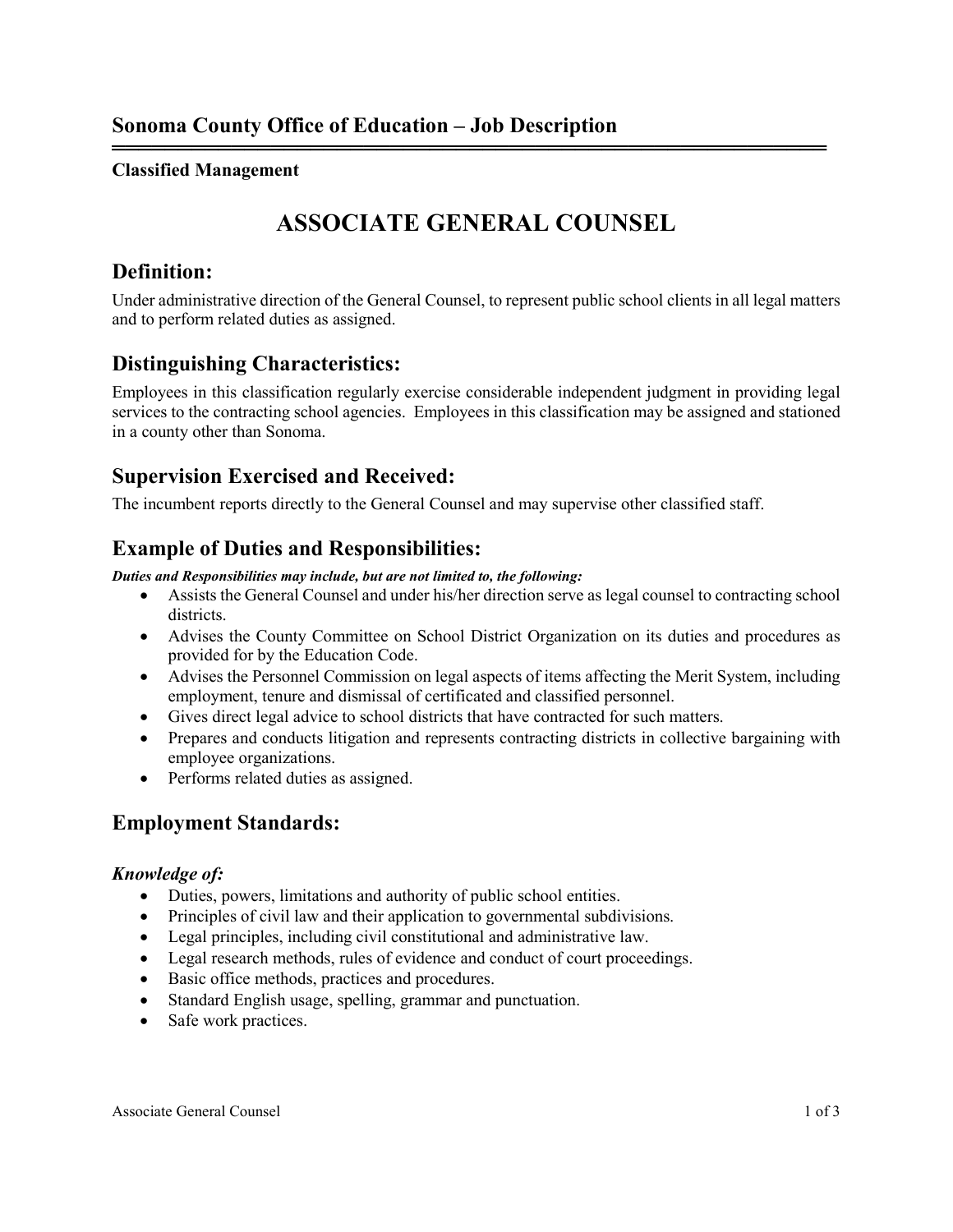### *Ability to:*

- Respond promptly to requests of all clients; provide needed information, assistance, training, materials and resources.
- Plan, organize and prioritize own work to meet deadlines and accomplish assigned tasks within established timelines including maintaining accurate records and files.
- Maintain an orderly work environment and perform tasks in prescribed and safe manner.
- Establish and maintain cooperative working relationships with those contacted during performance of job duties.
- Maintain and improve professional skills and knowledge.
- Be flexible and receptive to change.
- Understand and apply principles, techniques and procedures required for effective job performance.
- Negotiate employee organization contracts.
- Draft contracts and legal instruments.
- Research and draft opinions and sample district policies.
- Analyze difficult and complex legal problems and apply legal principles and practices.
- Prepare, present and conduct cases of law, equity and appeals thereof effectively.
- Present statements of fact, law and argument clearly and logically in written and oral form.

## **Education and Experience:**

*Any combination of education and experience that would provide the knowledge and abilities is qualifying. A typical way to obtain the knowledge and abilities would be:*

## *Education:*

• Graduation from an accredited law school.

### *Experience:*

- Eight (8) years of appropriate legal practice subsequent to membership in the State Bar.
- At least five (5) years of experience in California county/municipal or school law is desirable.

## *Physical Abilities:*

*The physical abilities described here are representative of those that must be met by an employee to successfully perform the essential functions of this job.* 

- The position requires ordinary ambulatory ability to retrieve work materials, intermittent walking and standing.
- Requires visual acuity sufficient to recognize people, words and numbers.
- Requires hand-eye-arm and finger dexterity to use a personal computer keyboard, ten-key and other common office equipment.
- Requires speaking and hearing ability sufficient to hear over phone and carry on routine conversations.
- Some positions may require occasional lifting of thirty (30) pounds without assistance.

### *Other Requirements:*

• Provide proof of active membership in the State Bar of California.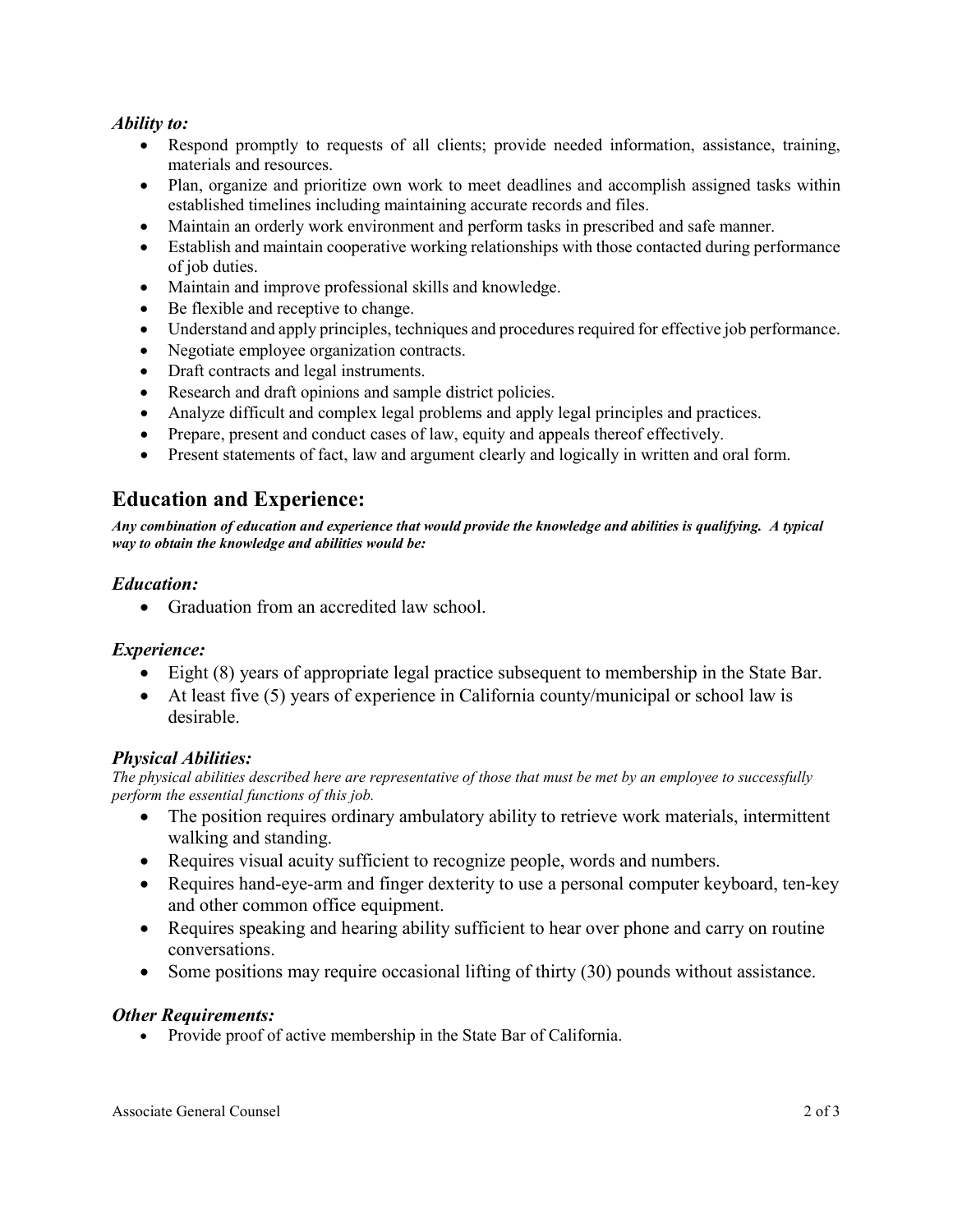- Must be fingerprinted and satisfactory Department of Justice and Federal Bureau of Investigation records checks must be received by Sonoma County Office of Education, prior to employment.
- TB testing will be required upon employment.
- Must pass a pre-employment physical (if applicable).
- Visual acuity sufficient to read manuals, video display screens, and other related material and work at a computer screen frequently and throughout the day.
- May be required to obtain first aid and CPR certificates within the first 6-12 months of employment.
- May be required to drive with or without students; some positions may require a current California driver license, proof of insurance and possible participation in the DMV Pull Notice Program once employed.

### *Special Assignments:*

- Serves as the lead attorney for a County Office.
- Supervises attorneys in a specialty area such as special education.
- Supervises a regional legal office, when assigned.

### *Other:*

- Revised: June 2004
- FLSA Status: Exempt
- Bargaining Unit: Unrepresented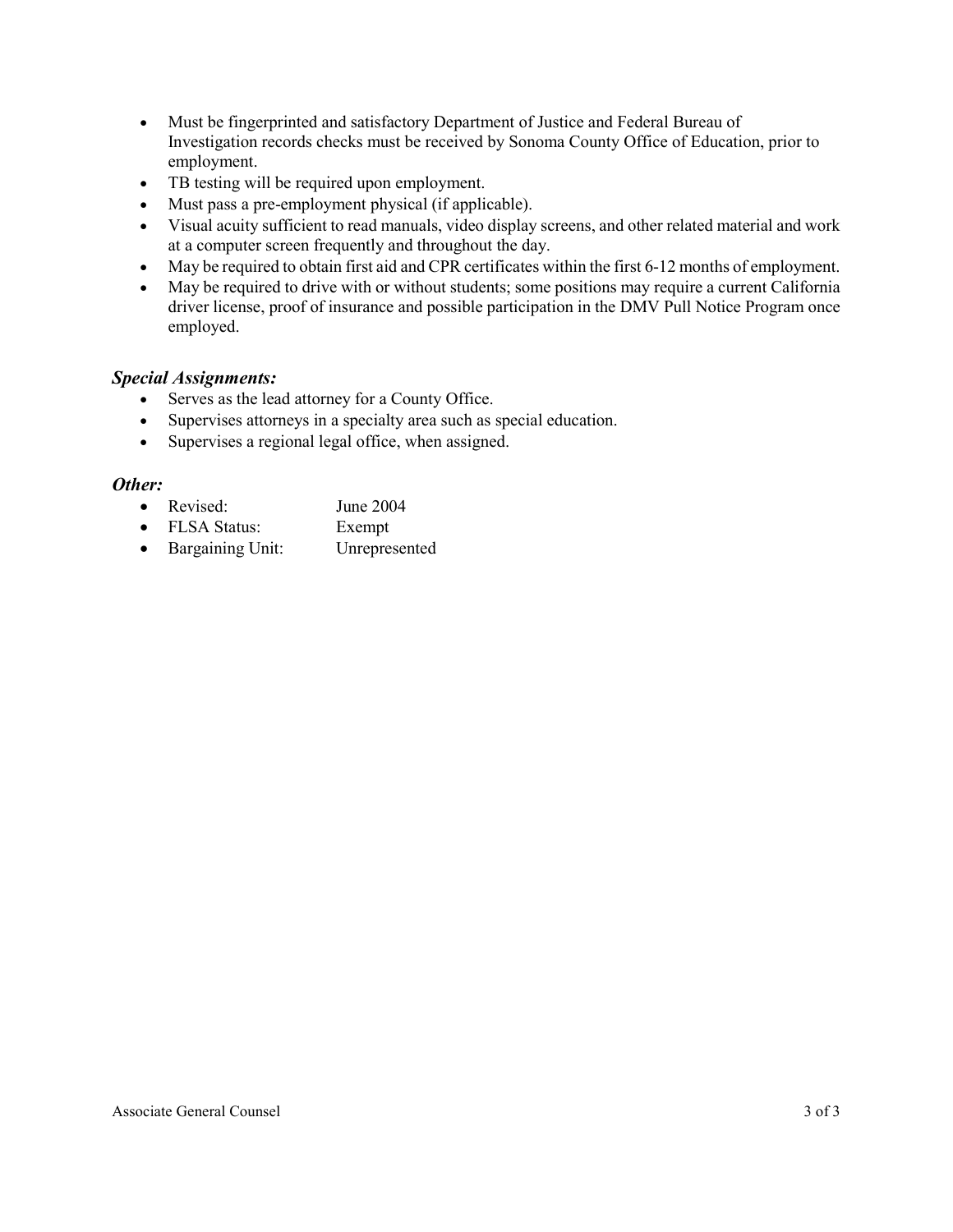## **Classified Management**

## **SENIOR ASSOCIATE GENERAL COUNSEL**

══════════════════════════════════════════════════════

## **Definition:**

Under administrative direction of the General Counsel, to represent public school clients in all legal matters and to perform related duties as assigned.

## **Distinguishing Characteristics:**

Employees in this classification in addition to their normal legal work are assigned at least one of the following: assisting other attorneys in complex legal issues, practicing a unique area of expertise such as litigation; acting as a lead attorney overseeing the work of other attorneys; and/or supervising a regional office, including supervision of other attorneys. Employees in this classification routinely exercise independent judgment guided by law and occasionally exercise considerable independent judgment in providing legal services to the contracting school agencies.

## **Supervision Exercised and Received:**

The incumbent reports directly to the General Counsel and may supervise other attorneys and/or support staff.

## **Example of Duties and Responsibilities:**

*Duties and Responsibilities may include, but are not limited to, the following:*

- Assists the General Counsel and under his/her direction serve as legal counsel to contracting school districts.
- Provides workshops for clients on a variety of legal topics, when assigned.
- Assists other attorneys with complex legal issues and may review the work of other attorneys as assigned.
- Serves as the lead attorney in the area of litigation, as assigned.
- Supervises a regional legal office, including supervision of other attorneys, when assigned.
- Advises the County Committee on School District Organization on its duties and procedures as provided for by the Education Code.
- Advises the Personnel Commission on legal aspects of items affecting the Merit System, including employment, tenure and dismissal of certificated and classified personnel.
- Gives direct legal advice to school districts that have contracted for such matters.
- Prepares and conducts litigation and represents contracting districts in collective bargaining with employee organizations.
- Performs related duties as assigned.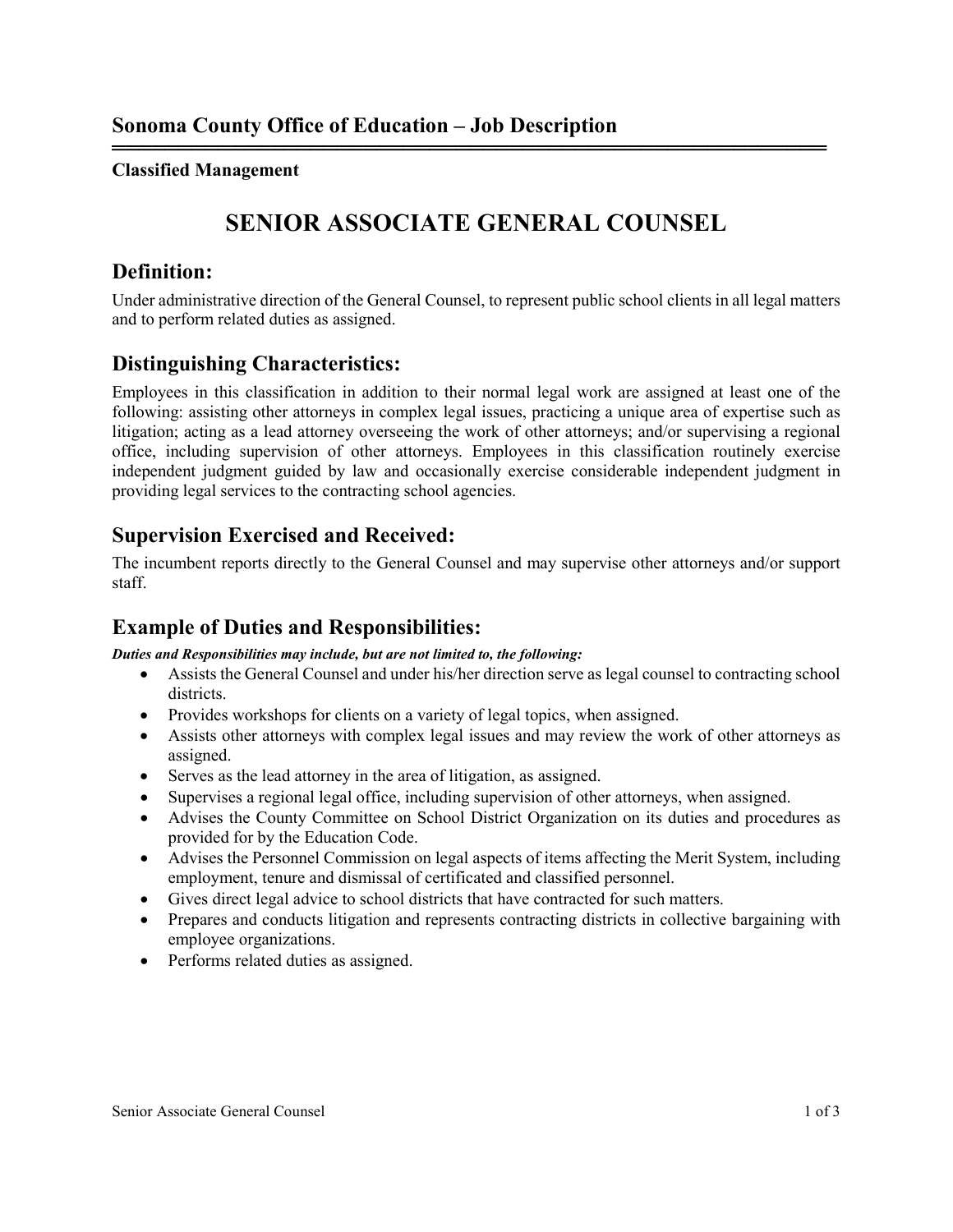## **Employment Standards:**

## *Knowledge of:*

- A specialized area of law such as special education, litigation, or the complex legal issues pertaining to the operation of a County Office or very large school district;
- Supervision, evaluation and management techniques.
- Duties, powers, limitations and authority of public school entities.
- Principles of civil law and their application to governmental subdivisions.
- Legal principles, including civil constitutional and administrative law.
- Legal research methods, rules of evidence and conduct of court proceedings.
- Basic office methods, practices and procedures.
- Standard English usage, spelling, grammar and punctuation.
- Litigation, court procedures and administrative hearing procedures, if assigned to litigation.
- Safe work practices.

## *Ability to:*

- Effectively deliver legal information in a workshop setting, hearing, or courtroom.
- Respond promptly to requests of all clients; provide needed information, assistance, training, materials and resources.
- Plan, organize and prioritize own work to meet deadlines and accomplish assigned tasks within established timelines including maintaining accurate records and files.
- Maintain an orderly work environment and perform tasks in prescribed and safe manner.
- Establish and maintain cooperative working relationships with those contacted during performance of job duties.
- Interpret, understand and apply information from labor contracts, merit rules, and federal, state and local laws and regulations.
- Write correspondence in a professional manner.
- Maintain confidential and sensitive information.
- Prioritize work in order to meet deadlines and maintain schedules.
- Work effectively as part of a team devoted to customer service.
- Maintain and improve professional skills and knowledge.
- Be flexible and receptive to change.
- Understand and apply principles, techniques and procedures required for effective job performance.
- Negotiate employee organization contracts.
- Draft contracts and legal instruments.
- Research and draft opinions and sample district policies.
- Analyze difficult and complex legal problems and apply legal principles and practices.
- Prepare, present and conduct cases of law, equity and appeals thereof effectively.
- Present statements of fact, law and argument clearly and logically in written and oral form.